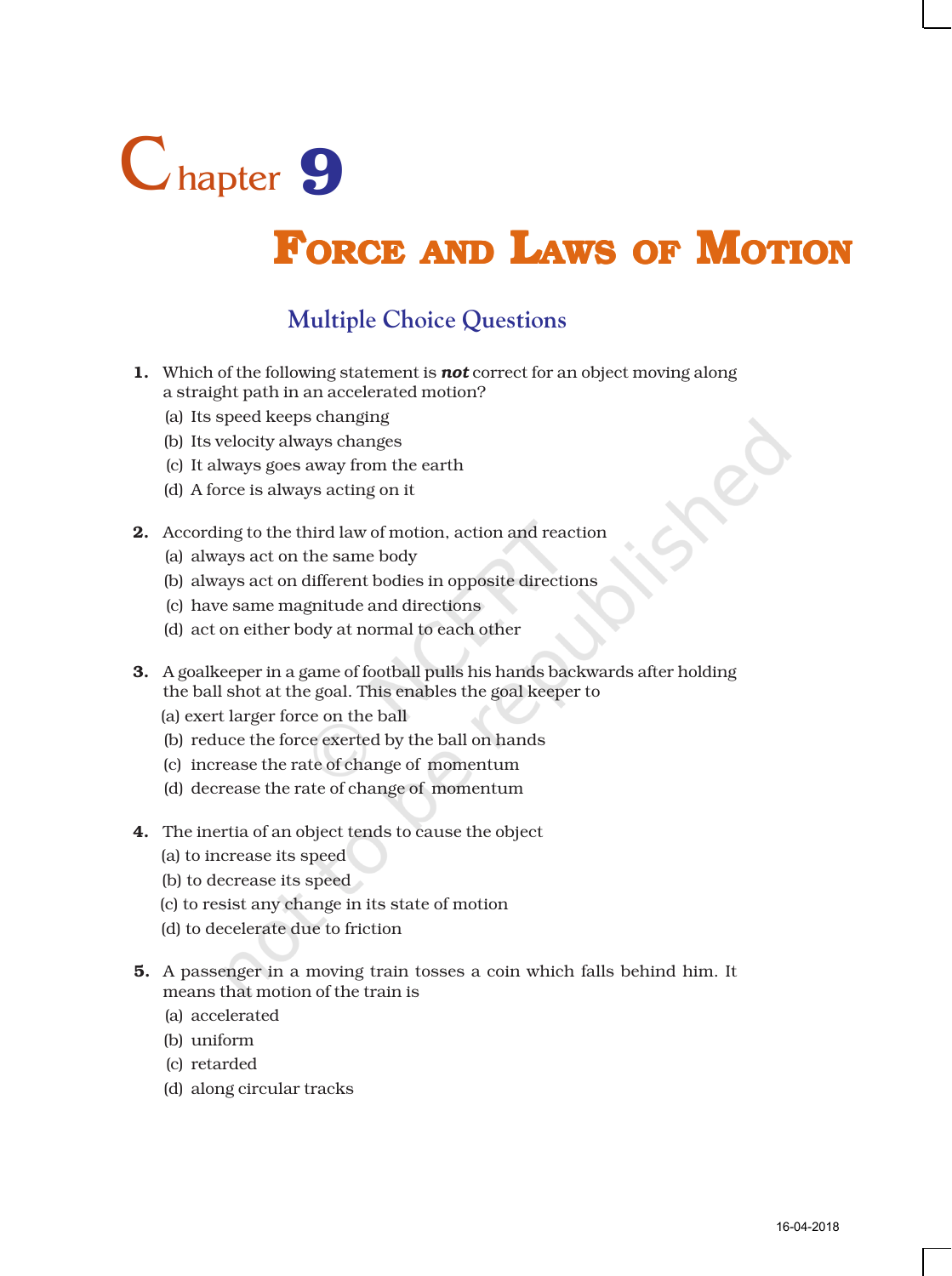- **5.** An object of mass 2 kg is sliding with a constant velocity of 4 m  $s^{-1}$  on a frictionless horizontal table. The force required to keep the object moving with the same velocity is
	- (a) 32 N
	- (b) 0 N
	- (c) 2 N
	- (d) 8 N

#### 7. Rocket works on the principle of conservation of

- (a) mass
- (b) energy
- (c) momentum
- (d) velocity
- **8**. A water tanker filled up to  $\frac{2}{2}$  $\frac{1}{3}$  of its height is moving with a uniform speed.

On sudden application of the brake, the water in the tank would

- (a) move backward
- (b) move forward
- (c) be unaffected
- (d) rise upwards

## **Short Answer Questions**

- 9. There are three solids made up of aluminium, steel and wood, of the same shape and same volume. Which of them would have highest inertia?
- 10. Two balls of the same size but of different materials, rubber and iron are kept on the smooth floor of a moving train. The brakes are applied suddenly to stop the train. Will the balls start rolling? If so, in which direction? Will they move with the same speed? Give reasons for your answer.
- 11. Two identical bullets are fired one by a light rifle and another by a heavy rifle with the same force. Which rifle will hurt the shoulder more and why?
- 12. A horse continues to apply a force in order to move a cart with a constant speed. Explain why?
- 13. Suppose a ball of mass *m* is thrown vertically upward with an initial speed *v,* its speed decreases continuously till it becomes zero. Thereafter, the ball begins to fall downward and attains the speed *v* again before striking the ground. It implies that the magnitude of initial and final momentums of the ball are same. Yet, it is not an example of conservation of momentum. Explain why ?

62 *EXEMPLAR PROBLEMS*